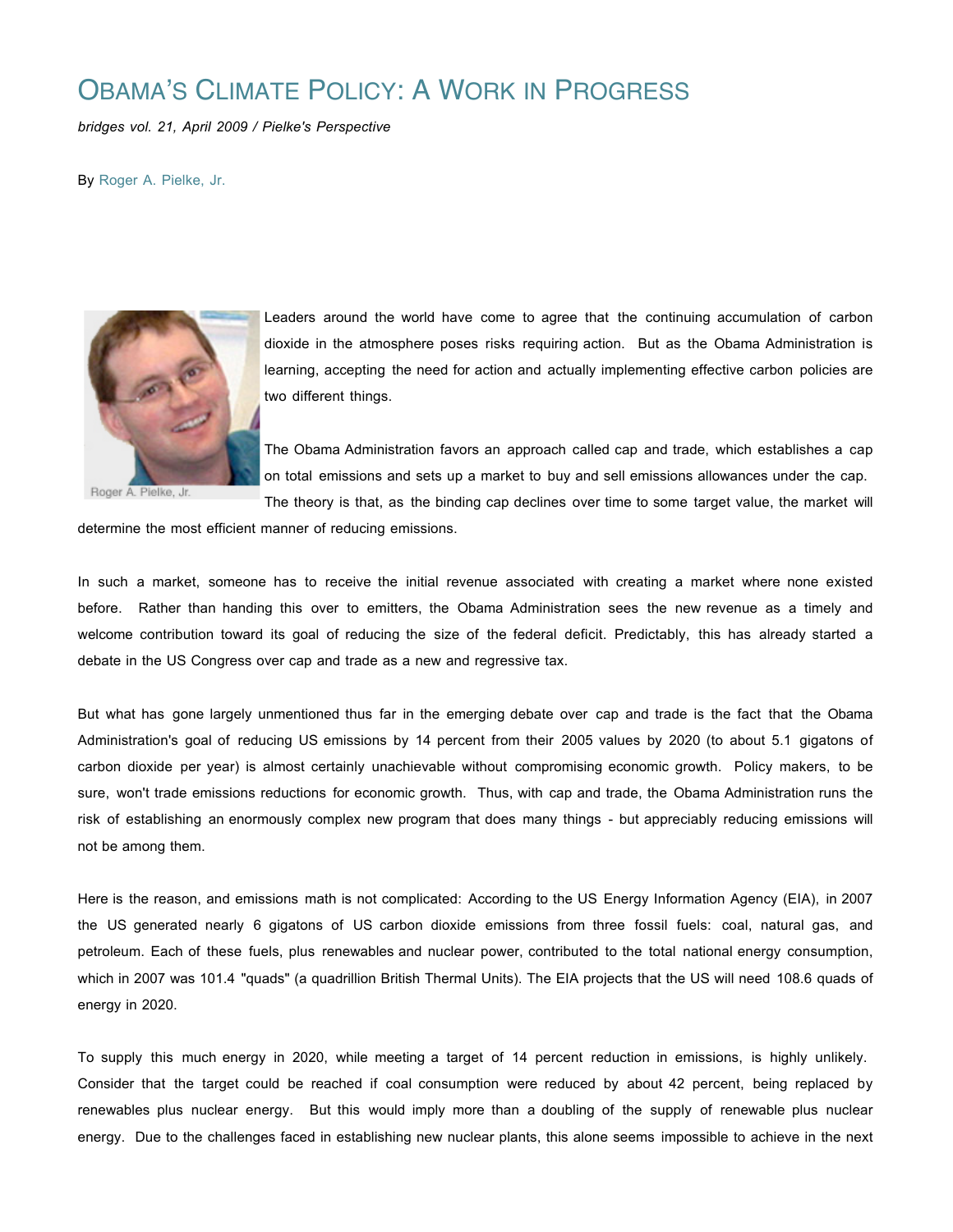10 years. However, scaling up renewables may be even more daunting. If we assume that the nuclear power supply doubles between now and 2020, wind and solar would have to increase their role in supply 80-fold over current values to make up the difference. The Obama Administration's goal of doubling wind, solar, and biofuels production in three years may indeed be a worthwhile policy - but it is not compatible with a goal of displacing sufficient coal to reach the 2020 target.

What about reducing energy use? To meet the 2020 target through efficiency gains, energy consumption would have to be about 85.5 quads in 2020, or about equal to 1992 values when the US economy was 35 percent smaller. This represents a reduction of about 2 quads per year in US energy use over the next decade. Assuming that policy makers and citizens want economic growth to resume, this is a Herculean task.

Smart people with spreadsheets conduct more sophisticated exercises than the ones I have presented above, introducing a large range of assumptions about energy prices, production, and use, and seeking some combination of outcomes that will result in a 14 percent reduction. But none of these exercises makes the task easier than is outlined in the hypothetical scenarios above - just more complicated. Complexity can obscure the fact that a cap and trade approach to emissions reductions depends a great deal on hopes that emissions can, in fact, be reduced at the rate needed to meet the desired target. If they cannot, policy makers will turn to "safety valves," carbon offset schemes and anything that will loosen the cap so it does not adversely affect economic growth.

An alternative approach to carbon policy would focus explicitly on how to make economic growth compatible with decarbonization. Specifically, rather than advocating the very indirect approach of cap and trade, a direct approach would focus explicitly on the rapid advance of efficiency gains coupled with a long-term goal of transitioning to carbon-free energy.

A policy focused on sustained improvements in energy efficiency might learn from the Japanese, who have become the most energy-efficient major economy by identifying the most efficient companies within industrial sectors, setting a benchmark at the level of the best performers, and creating incentives/regulations to compel efficiency gains across the sector. At the same time, they are continuously advancing the frontier of benchmarked efficiency through a large commitment to ongoing technological innovations. In a similar way, US policies could be directly focused on increasing carbon-free energy supply as a matter of long-term national industrial policy.

If progress toward efficiency gain coupled with an increasing supply of carbon-free energy occurs at a rate faster than economic growth, then emissions will necessarily be reduced. A carbon policy that focuses directly on the factors that lead to emissions reductions - and not the outcome, with hopes that some complex policy design can somehow make the impossible possible - offers the greatest hope for real emissions reductions over the coming decades.

An effective carbon policy will also require humility. No developed country has decarbonized its economy at a rate of more than about 1-2 percent per year for any length of time, including those who have signed on to Kyoto and those who have implemented even more aggressive climate policies. Thus, no one really knows how fast a major economy can decarbonize, or what measures will actually work. Given that policy makers are moving into the policy unknown, every policy put into